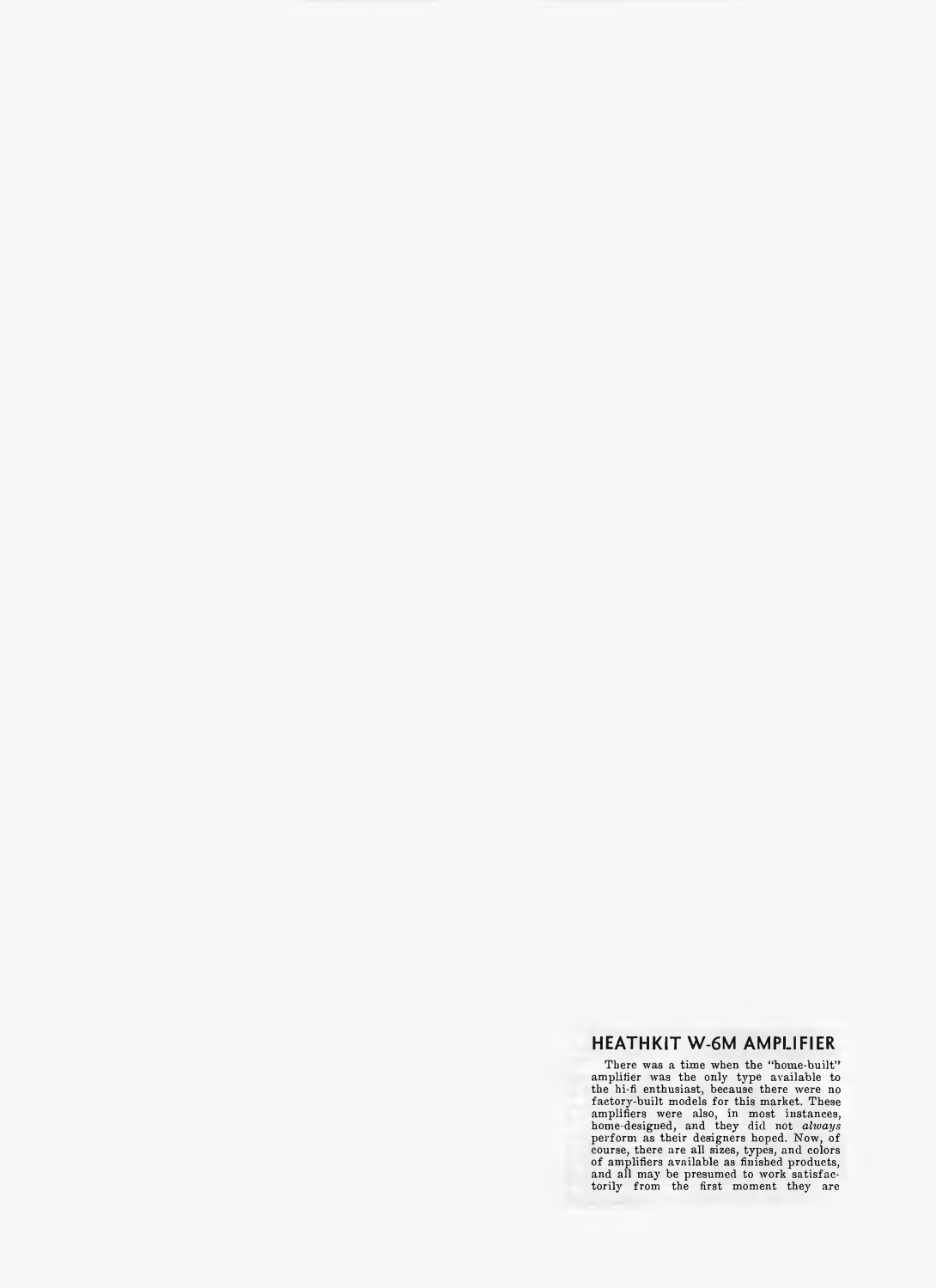

plugged in. There are still plenty of people -this observer is one—who enjoy building something, particularly when in doing so we can save quite a bit of money— basically that representing factory labor and its associated overhead and profit. Heath equipment has long been noted for its reliability, and in the new W-6M 70-watt amplifier the results are all that could be desired, and at a price that betokens a

considerable saving. This amplifier, shown in *Fig.* 3, measures 14% inches wide, 12% inches deep, and  $9\frac{1}{2}$  inches in height, and has a shipping weight of 59 pounds. Most of this weight is, as would be expected, in the two transformers, so it is obvious that there is no skimping on quality. The circuit, which is shown in *Fig.* 4, offers some innovations which result in a high degree of performance. The first two stages consist of the two halves of a 12AU7, direct coupled.

The second half is the usual split-load (cathodyne) phase splitter, and it feeds a 12AX7 voltage amplifier, which in turn feeds a 12BH7 which is a cathode-follower driver for the two 6550 output tubes in an ultra-linear circuit.

The power supply uses a voltage doubler circuit with four silicon rectifiers and more than adequate filtering. An extra winding on the power transformer provides 130 volts to a selenium rectifier for bias supply. Plate currents in the output stage tubes are metered, and provision is made for balancing the two tubes by varying the bias on the driver tubes. Conventional output impedances of 4, 8, and 16 ohms are available for loudspeaker loads, and an additional 70-volt output tap is provided<br>for feeding large speaker distribution systems. When driving loudspeaker loads, the damping is adjustable over a range from 0.5 to 10 by means of a continuously variable control.

## **Performance**

 $\alpha$ f

Frequency response is within  $\pm 0.5$  db from 6 to 70,000 cps, with smooth rolloff beyond these limits to ensure transient stability. Power output is down 3 db at about 13 cps, while harmonic distortion remains below 0.25 per cent over the important ranges, and only reaches 1 per cent at 70 watts at frequencies of 20 and 10,000 cps. Intermodulation distortion reaches 1 per cent at about 73 watts, and at our rating point— 2 per cent IM—the output was measured at 81 watts. Full output is reached with an input of 1.1 volts, and hum and noise measures lower than 70 db

below 1 watt.<br>
One of the problems encountered with<br>
the Williamson-type circuit—comprising the direct-coupled input pair of stages was its poor performance as regards overload recovery. This was shown by oscillograph traces of signal output when the level was changed quickly from a high value to a very low value— a condition that is common in musical program material. No such instability was observed with the W-6M, however, and only the slightest amount of ringing was noticed on 10,000cps square waves when driving a loudspeaker load, and none at all on frequencies below 2000 cps.

## Variable Damping

The schematic of *Fig.* 4 shows an unusual arrangement of the output wiring. Note that the variable-damping-factor control is a dual potentiometer, with the 10 ohm section in the return side of the output winding. In order to maintain constant gain as the damping factor control is rotated, three different resistors are used for the three low-impedance output taps. Thus the control—which changes the ratio of voltage feedback to current feedback can be calibrated directly in damping factor, and gain and distortion remain constant for any setting of the control.

With a high-quality speaker system there is little difference in performance as the



Fig. 4. Over-all schematic of the 70-watt Heathkit amplifier.